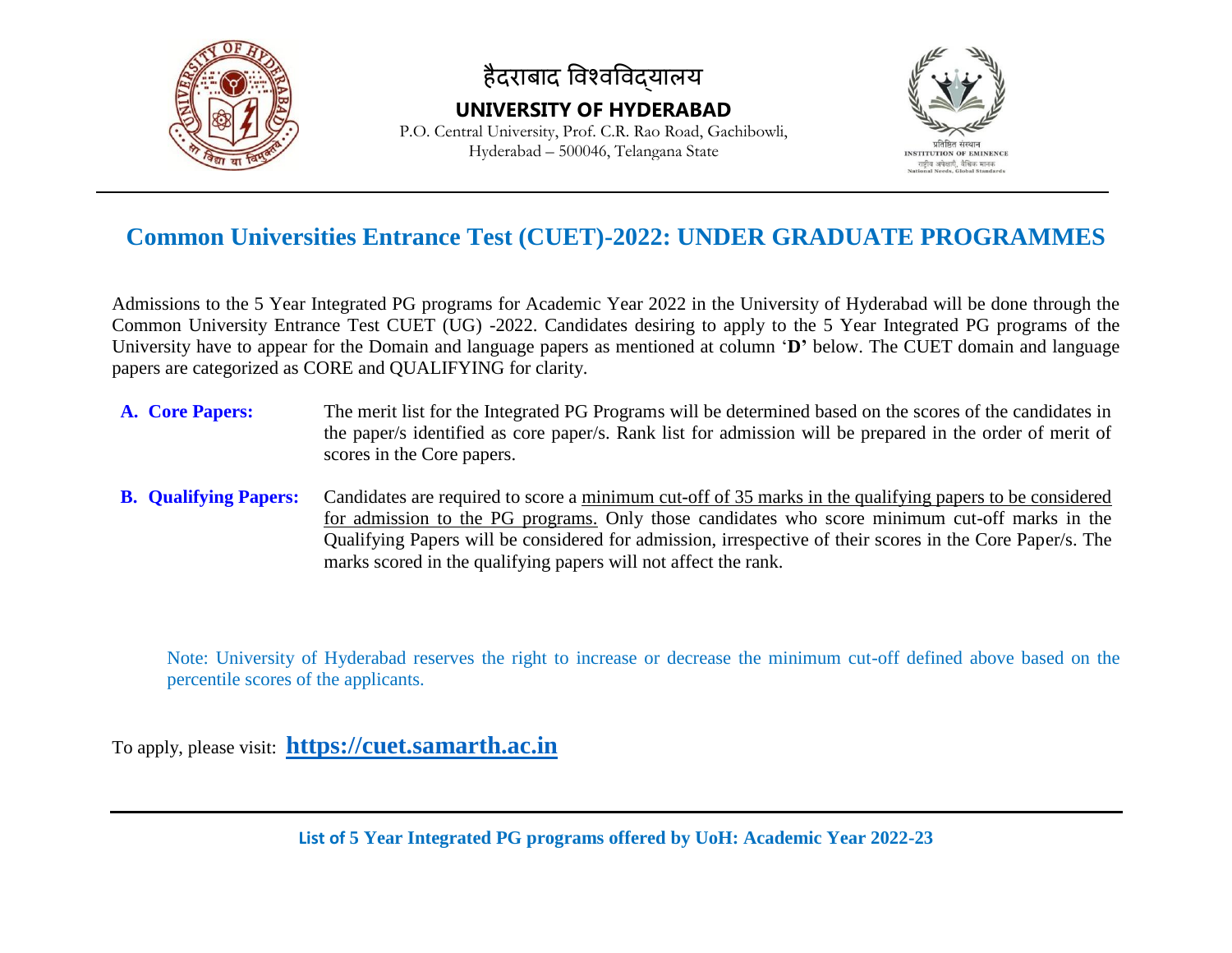| $\mathbf{A}$   | $\overline{B}$                         | $\overline{C}$                                    | D                                                                                                                                                                                                                          | E      | $\overline{F}$                                                                            | $\overline{G}$               | H                                                                                                                                                                                                                                                                                                                                                                                                                                                                                                                     |
|----------------|----------------------------------------|---------------------------------------------------|----------------------------------------------------------------------------------------------------------------------------------------------------------------------------------------------------------------------------|--------|-------------------------------------------------------------------------------------------|------------------------------|-----------------------------------------------------------------------------------------------------------------------------------------------------------------------------------------------------------------------------------------------------------------------------------------------------------------------------------------------------------------------------------------------------------------------------------------------------------------------------------------------------------------------|
| Sl.<br>No.     | Program<br>Title                       | Subject                                           | Domain/ General/ Optional<br>Languages mapped to the<br>Programmes                                                                                                                                                         | Intake | Merit list<br>generation<br>based on:                                                     | Duration<br>of the<br>Course | Eligibility for the<br>programme                                                                                                                                                                                                                                                                                                                                                                                                                                                                                      |
| $\mathbf{1}$   | Integrated<br>M.Sc.<br><b>Sciences</b> | Integrated<br>M.Sc.<br>(Mathematical<br>Sciences) | A. Core Paper<br>From Section II, choose<br>1. Mathematics [319],<br>2. Physics[322],<br>3. Chemistry[306]<br><b>B.</b> Qualifying Papers<br>Language:<br>From Section IA, choose<br>English [101]                         | 20     | Marks of<br>$Maths+$<br>Physics+<br>Chemistry                                             | 5 Years                      | With a minimum of 60%<br>marks at $+2$ level of<br>education with Science<br>subjects only. NOTE:<br>For admission to<br><b>Mathematical Sciences</b><br>and Physics stream, it is<br>essential to have<br>Mathematics as one of<br>the subjects at $+2$ level.<br><b>NOTE: Candidates</b><br>seeking admission to<br>I.M.Sc. Chemical<br>Sciences should be able<br>to conduct their<br>experiments on their<br>own. There will be no<br>provision for allowing<br>any assistance or scribe<br>to do the experiments |
| $\overline{2}$ | Integrated<br>M.Sc.<br><b>Sciences</b> | Integrated<br>M.Sc.<br>(Physics)                  | A. Core Paper<br>From Section II, choose<br>1. Physics [322],<br>2. Mathematics[319],<br>3. Chemistry[306]<br><b>B.</b> Qualifying Papers<br>Language:<br>From Section IA, choose<br>English [101]                         | 20     | Marks of<br>Physics+<br>Maths+<br>Chemistry                                               | 5 Years                      |                                                                                                                                                                                                                                                                                                                                                                                                                                                                                                                       |
| $\overline{3}$ | Integrated<br>M.Sc.<br><b>Sciences</b> | Integrated<br>M.Sc.<br>(Chemical<br>Science)      | A. Core Paper<br>From Section II, choose<br>1. Chemistry [306],<br>2. Physics [322],<br>3. Mathematics[319],<br>(or) Biology[304],<br><b>B.</b> Qualifying Papers<br>Language:<br>From Section IA, choose<br>English [101] | 20     | Marks of<br>Chemistry $+$<br>Physics+<br>Maths or<br>Biology,<br>(whichever is<br>higher) | 5 Years                      |                                                                                                                                                                                                                                                                                                                                                                                                                                                                                                                       |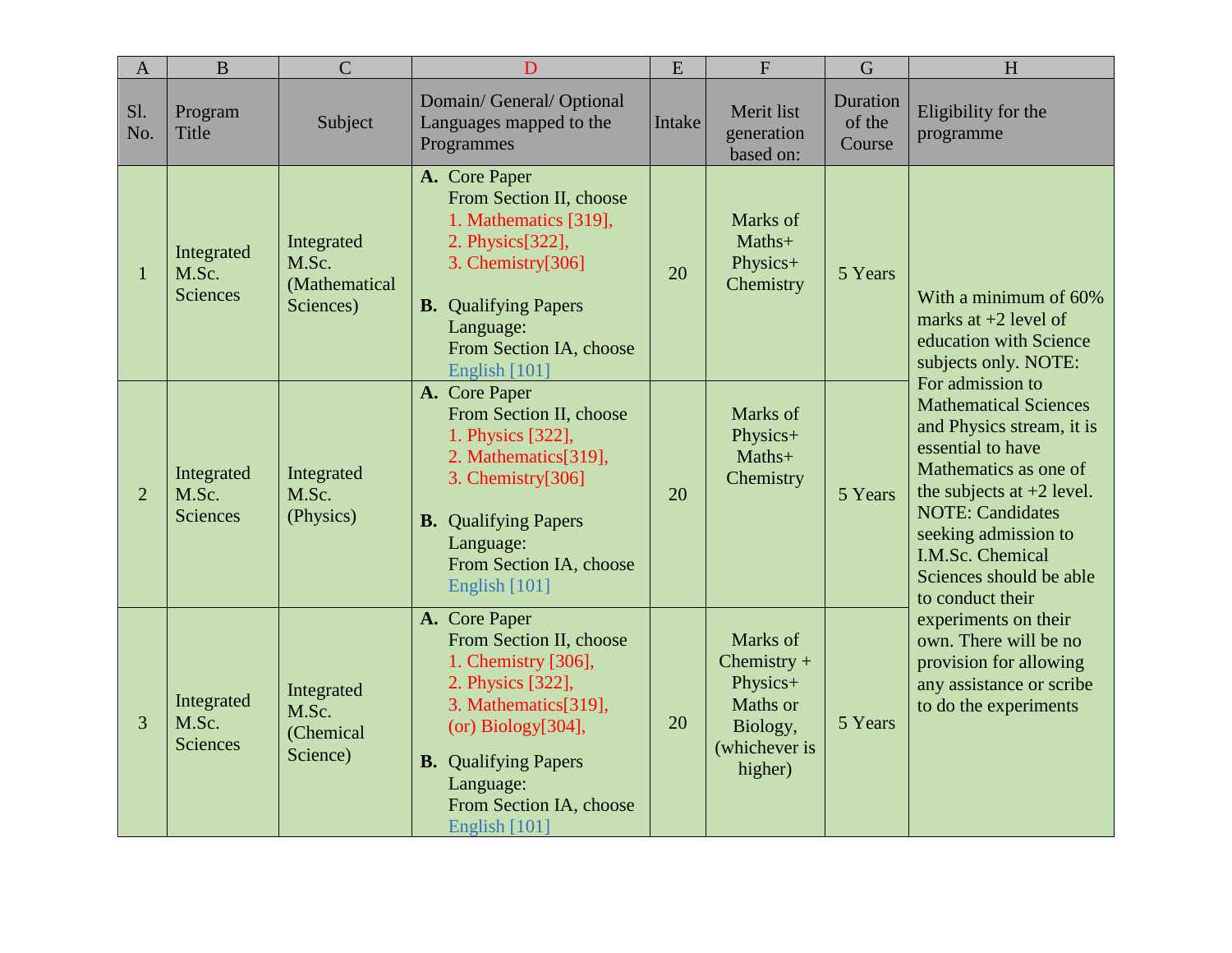| $\mathbf{A}$   | $\bf{B}$                               | $\overline{C}$                           | D                                                                                                                                                                                                                               | E      | $\overline{F}$                                                                                           | $\mathbf G$                  | H                                                                                                                 |
|----------------|----------------------------------------|------------------------------------------|---------------------------------------------------------------------------------------------------------------------------------------------------------------------------------------------------------------------------------|--------|----------------------------------------------------------------------------------------------------------|------------------------------|-------------------------------------------------------------------------------------------------------------------|
| SI.<br>No.     | Program<br>Title                       | Subject                                  | Domain/ General/ Optional<br>Languages mapped to the<br>Programmes                                                                                                                                                              | Intake | Merit list<br>generation<br>based on:                                                                    | Duration<br>of the<br>Course | Eligibility for the<br>programme                                                                                  |
| $\overline{4}$ | Integrated<br>M.Sc.<br><b>Sciences</b> | Integrated<br>M.Sc.<br>(Biology)         | A. Core Paper<br>From Section II, choose<br>1. Biology [304],<br>2. Chemistry [306],<br>3. Physics [322]<br>(or) Mathematics[319]<br><b>B.</b> Qualifying Papers<br>Language:<br>From Section IA, choose<br>English [101]       | 20     | Marks of<br>$Biology +$<br>Chemistry $+$<br>Physics or<br><b>Mathematics</b><br>(whichever is<br>higher) | 5 Years                      |                                                                                                                   |
| 5              | Integrated<br>M.Sc.<br><b>Sciences</b> | Integrated<br>M.Sc. (Applied<br>Geology) | A. Core Paper<br>From Section II, choose<br>1. Physics [322],<br>2. Chemistry [306],<br>3. Mathematics [319],<br>(or) Biology $[304]$<br><b>B.</b> Qualifying Papers<br>Language:<br>From Section IA, choose<br>English $[101]$ | 10     | Marks of<br>Physics+<br>Chemistry $+$<br>Maths or<br>Biology,<br>(whichever is<br>higher)                | 5 Years                      |                                                                                                                   |
| 6              | Integrated<br>M.Optom.                 | Integrated<br>M.Optom.<br>(Optometry)    | A. Core Papers<br>From Section II, choose<br>1. Physics [322],<br>2. Chemistry [306],<br>3. Mathematics [319],<br>(or) Biology [304]<br><b>B.</b> Qualifying Papers<br>Language:<br>From Section IA, choose<br>English [101]    | 28     | Marks of<br>Physics+<br>Chemistry $+$<br>Maths or<br>Biology,<br>(whichever is<br>higher)                | 6 Years                      | Biology, Chemistry,<br>Physics and<br>Mathematics and<br>English at $+2$ level with<br>a minimum of 60%<br>marks. |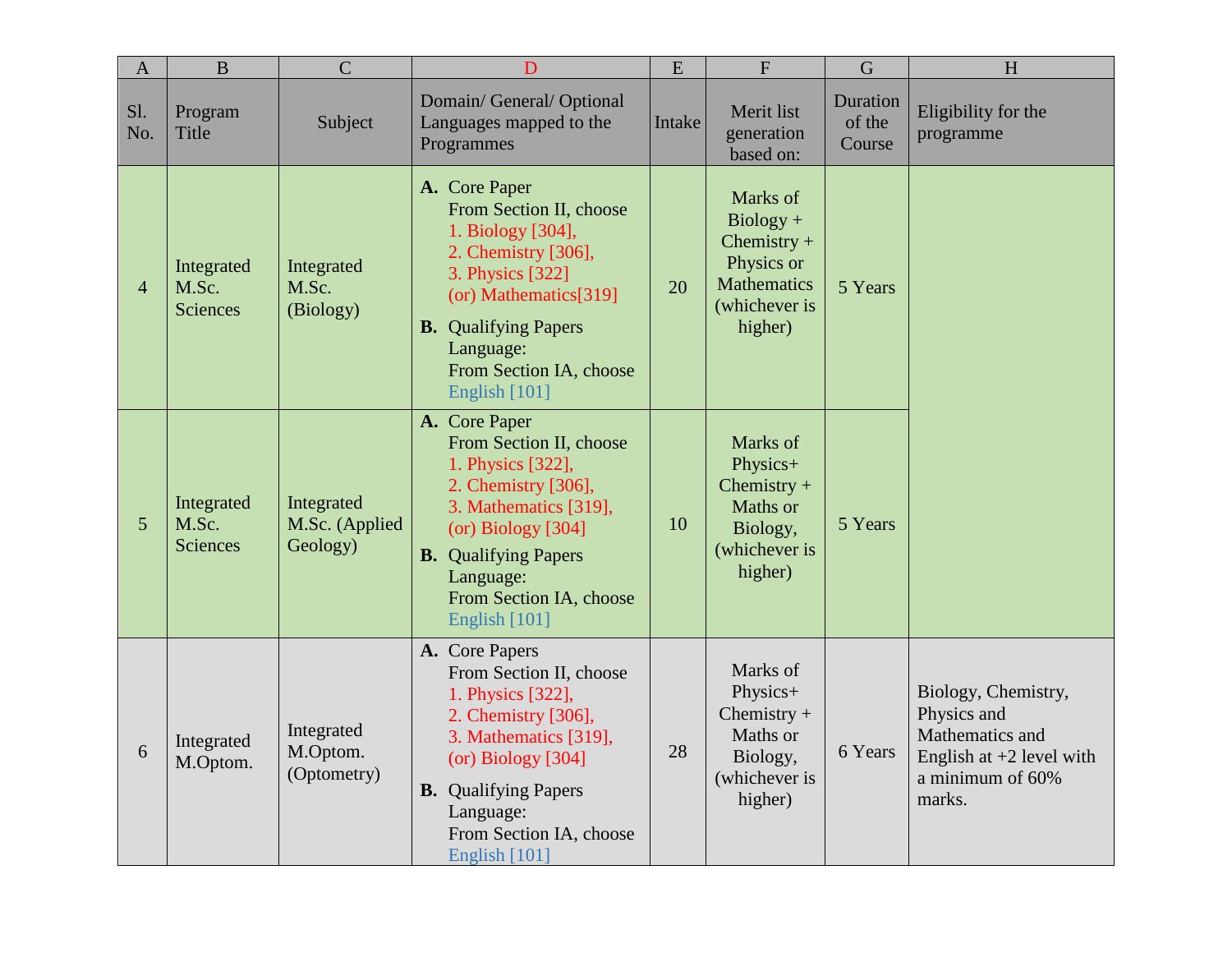| $\mathbf{A}$   | $\bf{B}$                                    | $\overline{C}$                                  | D                                                                                                                                                       | E      | $\overline{F}$                                                      | $\overline{G}$               | H                                                                                                                                                                                                                              |
|----------------|---------------------------------------------|-------------------------------------------------|---------------------------------------------------------------------------------------------------------------------------------------------------------|--------|---------------------------------------------------------------------|------------------------------|--------------------------------------------------------------------------------------------------------------------------------------------------------------------------------------------------------------------------------|
| SI.<br>No.     | Program<br><b>Title</b>                     | Subject                                         | Domain/General/Optional<br>Languages mapped to the<br>Programmes                                                                                        | Intake | Merit list<br>generation<br>based on:                               | Duration<br>of the<br>Course | Eligibility for the<br>programme                                                                                                                                                                                               |
| $\overline{7}$ | Integrated<br>M.Sc.<br>Health<br>Psychology | Integrated<br>M.Sc. (Health<br>Psychology)      | A. Core Paper<br>From Section III, Choose<br>General Test [501]<br><b>B.</b> Qualifying Papers<br>Language:<br>From Section IA, choose<br>English [101] | 20     | <b>Marks</b><br>Scored in the<br><b>General Test</b>                | 5 Years                      | With a minimum of 60%<br>marks at $+2$ or<br>equivalent in Arts or<br>Sciences.                                                                                                                                                |
| 8              | Integrated<br>M.A<br><b>Humanities</b>      | <b>Integrated M.A</b><br>(Telugu)               | A. Core Paper<br>From Section IA, choose<br><b>Telugu</b> [112]<br><b>B.</b> Qualifying Papers<br>Language:<br>From Section IA, choose<br>English [101] | 19     | <b>Marks</b><br>Scored in the<br>Telugu                             | 5 Years                      | With a minimum of 60%<br>marks at $+2$ level of<br>education with<br>Telugu/English/<br>Hindi/Urdu as one of the<br>subjects.<br>(Note: The students who<br>are applying for                                                   |
| 9              | Integrated<br>M.A<br><b>Humanities</b>      | <b>Integrated M.A</b><br>(Hindi)                | A. Core Paper<br>From Section IA, choose<br>Hindi [102]<br><b>B.</b> Qualifying Papers<br>Language:<br>From Section IA, choose<br>English [101]         | 10     | <b>Marks</b><br>Scored in the<br>Hindi                              | 5 Years                      | Telugu/English/Hindi/Ur<br>du should have studied<br>respective subjects at $+2$<br>level.)<br>In case a student has not<br>studied Telugu /<br>Hindi/Urdu as one of the<br>subjects, he/she should<br>have passed an oriental |
| 10             | Integrated<br>M.A<br><b>Humanities</b>      | <b>Integrated M.A</b><br>(Language<br>Sciences) | A. Core Paper<br>1. From Section IA,<br>choose English [101]<br>2. From Section III,<br>choose General Test<br>[501]                                    | 19     | <b>Marks</b><br>Scored in the<br>$English +$<br><b>General Test</b> | 5 Years                      | title examination<br>equivalent to<br>Intermediate (i.e. $+2$<br>level) in Telugu /<br>Hindi/Urdu by<br>Government of India or                                                                                                 |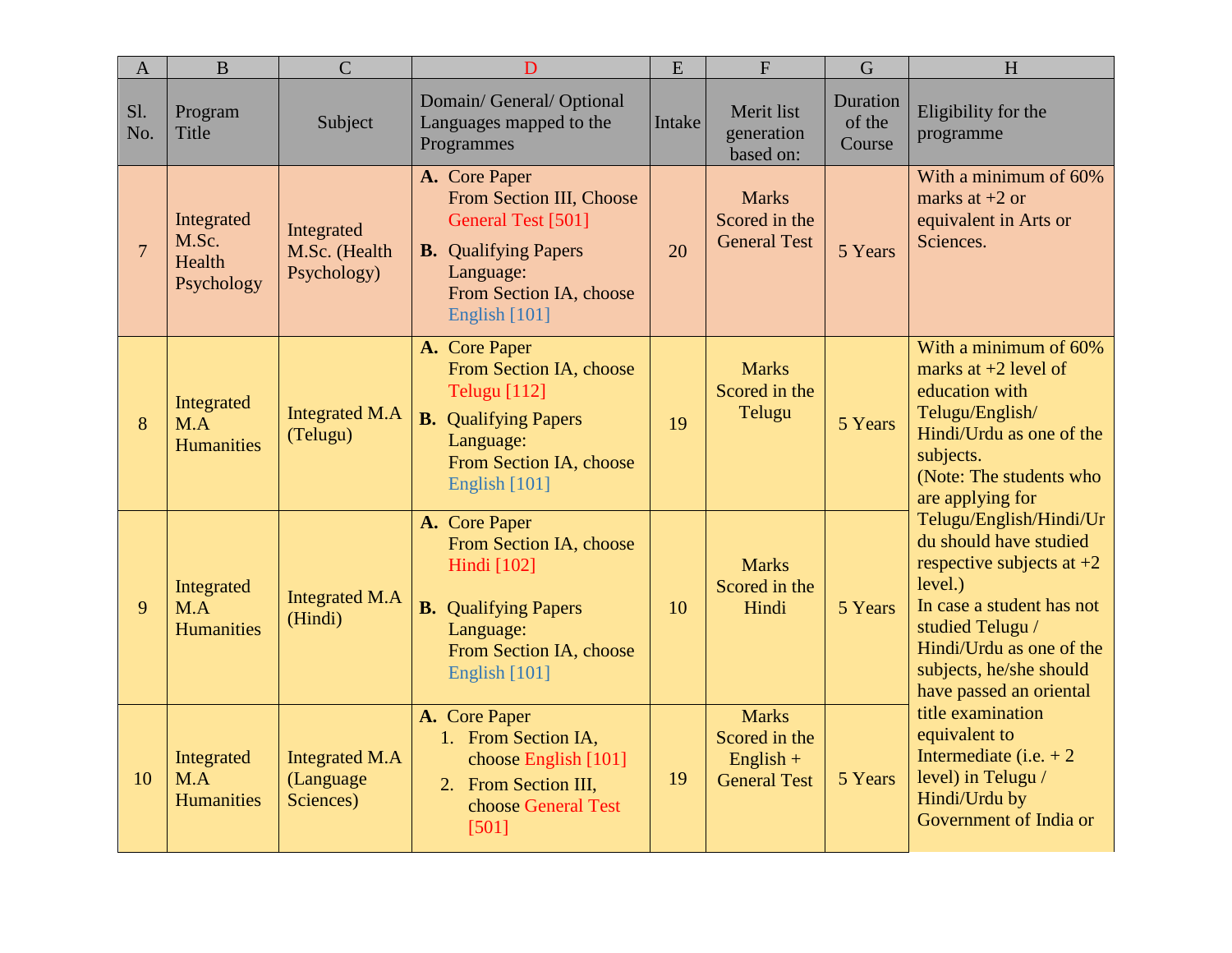| A          | $\bf{B}$                                    | $\overline{C}$                           | D                                                                                                                                                        | E      | $\overline{F}$                                       | G                            | H                                                                                                                                                                                    |
|------------|---------------------------------------------|------------------------------------------|----------------------------------------------------------------------------------------------------------------------------------------------------------|--------|------------------------------------------------------|------------------------------|--------------------------------------------------------------------------------------------------------------------------------------------------------------------------------------|
| Sl.<br>No. | Program<br>Title                            | Subject                                  | Domain/ General/ Optional<br>Languages mapped to the<br>Programmes                                                                                       | Intake | Merit list<br>generation<br>based on:                | Duration<br>of the<br>Course | Eligibility for the<br>programme                                                                                                                                                     |
| 11         | Integrated<br>M.A<br><b>Humanities</b>      | <b>Integrated M.A</b><br>(Urdu)          | A. Core Paper<br>From Section IA, choose<br>Urdu [113]<br><b>B.</b> Qualifying Papers<br>Language:<br>From Section IA, choose<br>English [101]           | 10     | <b>Marks</b><br>Scored in the<br>Urdu                | 5 Years                      | any State Government<br>thereof along with $+2$<br>level.<br><b>Note: Candidates who</b><br>are applying for Telugu<br>should have studied<br>Telugu as first language<br>in Class X |
| 12         | Integrated<br>M.A Social<br><b>Sciences</b> | Integrated M.A<br>(Economics)            | A. Core Paper<br>From Section III, choose<br>General Test [501]<br><b>B.</b> Qualifying Papers<br>Language:<br>From Section IA, choose<br>English [101]  | 14     | <b>Marks</b><br>Scored in the<br><b>General Test</b> | 5 Years                      | With a minimum of 60%<br>marks at $+2$ level of<br>education                                                                                                                         |
| 13         | Integrated<br>M.A Social<br>Sciences        | Integrated M.A<br>(History)              | A. Core Paper<br>From Section III, choose<br>General Test [501]<br><b>B.</b> Qualifying Papers<br>Language:<br>From Section I A, choose<br>English [101] | 13     | <b>Marks</b><br>Scored in the<br><b>General Test</b> | 5 Years                      |                                                                                                                                                                                      |
| 14         | Integrated<br>M.A Social<br>Sciences        | Integrated M.A<br>(Political<br>Science) | A. Core Paper<br>From Section III, choose<br>General Test [501]<br><b>B.</b> Qualifying Papers<br>Language:<br>From Section I A, choose<br>English [101] | 13     | <b>Marks</b><br>Scored in the<br><b>General Test</b> | 5 Years                      |                                                                                                                                                                                      |